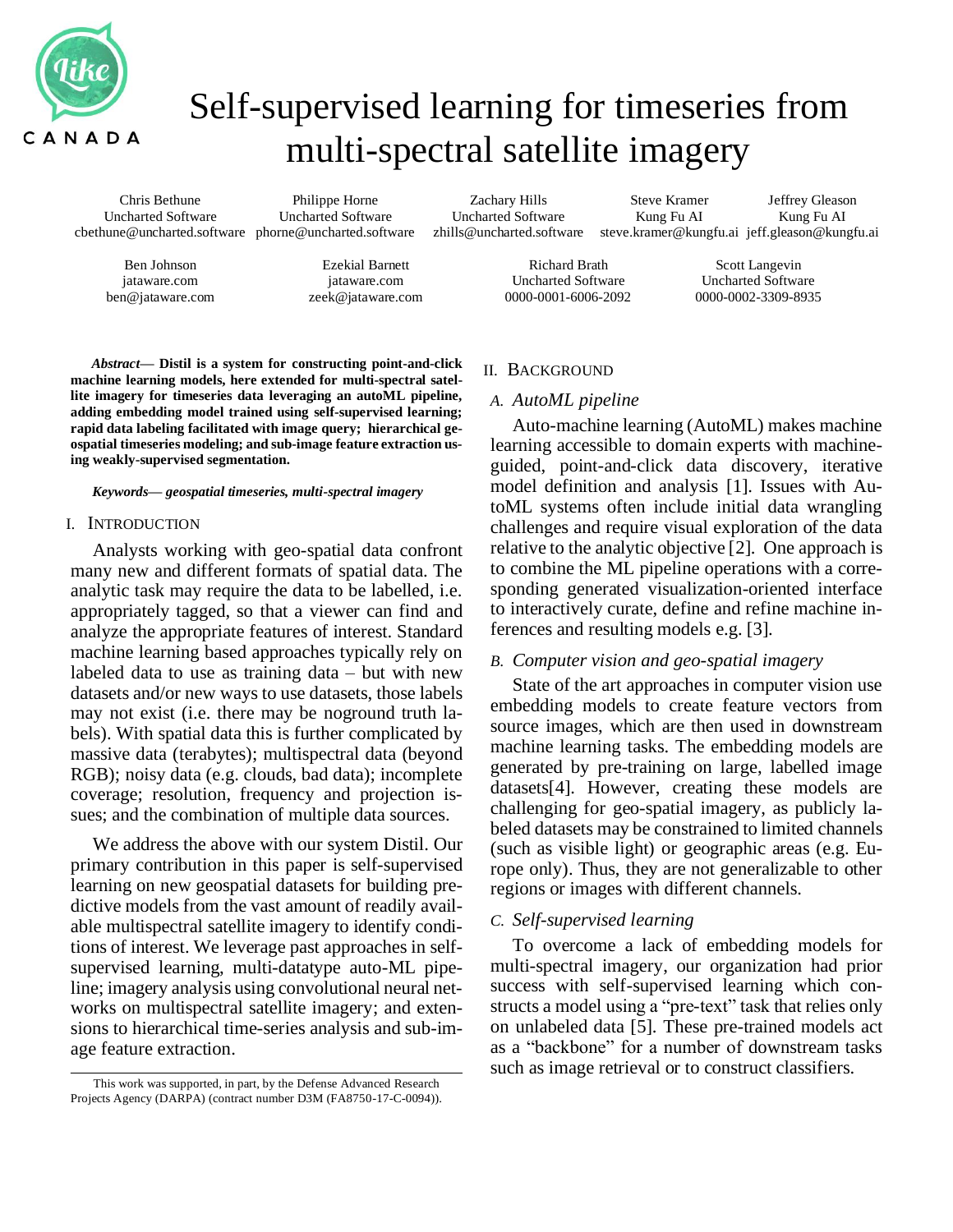

Figure 1: Distil's step-by-step model-building workflow: primary workflow on top in blue, with optional steps and iterations below.

# *D. Image Query & Rapid Data Labeling*

We have prior expertise creating applications where we want to classify data, but do not have labeled training data. As users' time is valuable, we want to leverage their expertise but minimize effort. We created interfaces for experts to find and label a small set of positive examples; then use information retrieval techniques to find similar examples. Users label more images as needed, then create a machine learning classifier to label data based on those examples. After a few iterations, we have been able to approach benchmarks associated with well-labeled datasets [6,7]. Thisrapidly labeled data can then be used to construct predictive machine learning models.

# *E. Spatio-Temporal Visual Analytics*

Many approaches to spatio-temporal visual analytics have focused on either time (e.g. variants of timelines [8]) or space (e.g. variants of maps [9]); or multiple panels (e.g. primary map, side panel with a timeline). Thus the approaches tend to favor one or the other representation.

## III. SYSTEM

Our solution, Distil [10], uses a mixed initiative approach to maximize the value of the domain expert in guiding the machine learning processes. Many existing data science tools assume users are: a) familiar with the data; b) familiar with statistical analysis, features and models; c) able to prepare their data and select appropriate features; and d) able to drive the software to the goal. These tools may not provide workflow to support the analytic goal, limited assistance with model development, limited support for iterative analysis, and limited ability to introspect the features most utilized by the model.

Distil's design goals include: a) easy step-by-step workflow of the model-building process with consistent affordances; b) perform data and model analysis as background tasks and surface with the same affordances; c) reduce cognitive load with consistent simple visual representations; and d) build trust with introspection of the resulting model.

## *A. Workflow Overview*

Fig. 1 outlines the primary workflow left to right across the top line in blue: After *ingesting data*, the domain expert can interactively preview, profile and *explore data*, and optionally enrich the data by *adding features* or *labels*, by diverting into additional tasks shown on the second line. Proceeding with model-building, the domain expert *selects features*, and *fits the model*, thereafter allowing the user to *assess results,* including iterating on training the model and comparing to previous models. The trained model can then be *applied* to the full dataset, and *explained* with model metrics (e.g. accuracy and recall) or ML feature explanation. Lastly, results can be *exported* as new data, including use in composing new multi-models by iterating through the workflow.

# *B. System Architecture*

Distil consists of: a) an Auto ML Server, which leverages a common data process and model primitives composable into an ML pipeline to generate, validate and execute models; b) a Dataset/Model repository, which provides storage and indexing to support user-driven queries at interactive speed; and c) an Application Server, including a front-end to provide user-driven workflows and delegate compute intensive tasks to the Auto ML Server and Dataset/Model repository.

## *C. Modeling Overview*

As per Fig. 1, Distil provides a general purpose, human-in-the-loop workflow for solving a range of machine learning problems, and supports datasets such as tabular data, timeseries or images. For spatial imagery, we have extended Distil to support multispectral image classification, such as satellite imagery and associated spatial datasets such as rainfall and temperature (which can be incorporated in the "Query data" and "Select features" steps).

To support the data exploration step

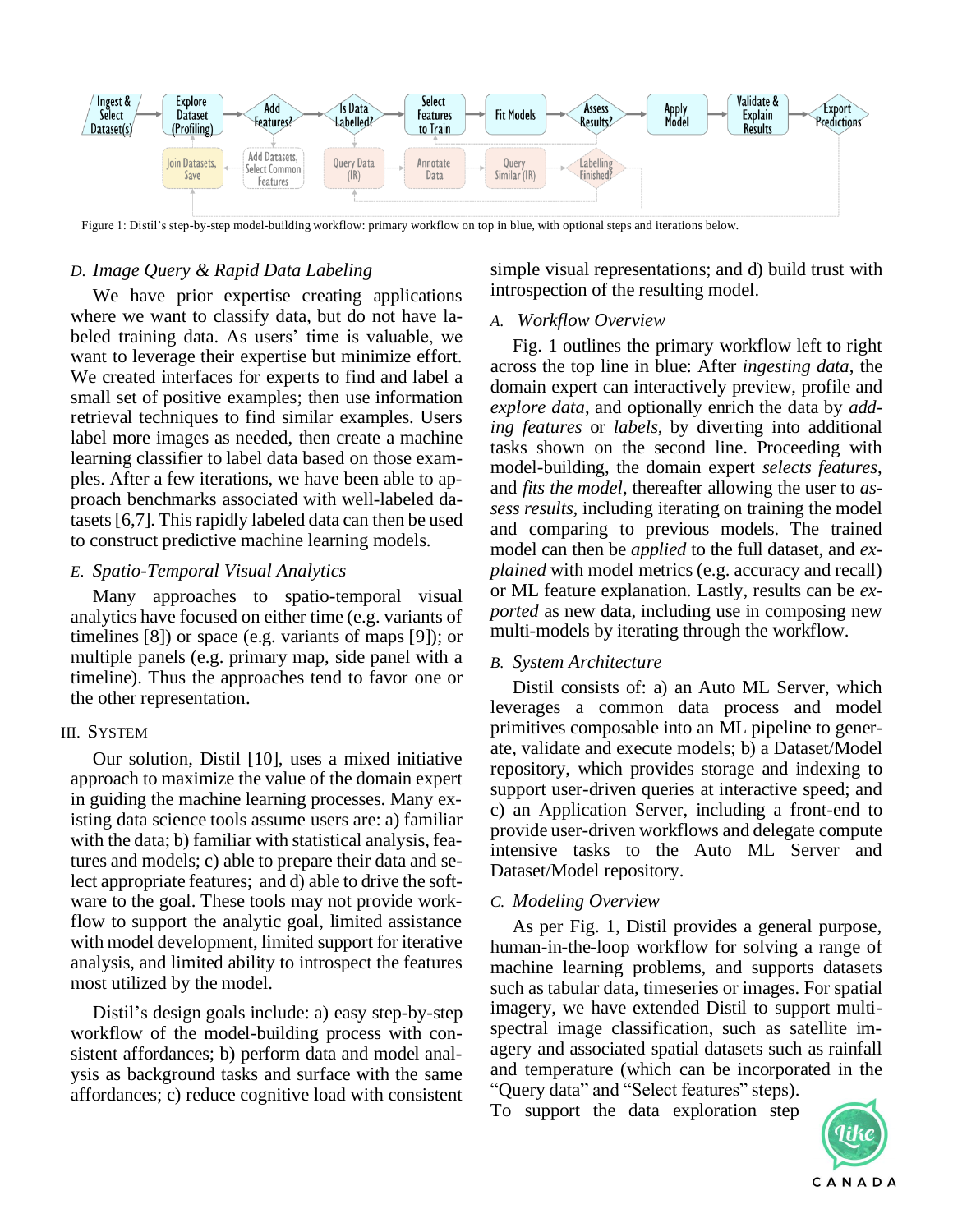beyond profiling and information retrieval, we cluster images (e.g. using K-means for HDBSCAN) and flag outlier images using Isolation Forest. Models are created using our AutoML service. For spatial data, the pipeline relies on a transfer learning approach, in which feature vectors are first generated from input images and then shallow learners (e.g. SVM, Random Forest, XGBoost) are applied to the outputs.

# *D. Spatial Data Overview*

When working with multi-spectral satellite imagery, data challenges include: a) scale of data is massive; b) heterogeneous data, as it varies in spatial and temporal resolution and available channels; c) data is inherently noisy (e.g. clouds, atmosphere); and d) there are very few labeled training sets.

Our work leverages Sentinel-2 [11] data, which produces images with 12 separate channels, 3 of which are standard visible wavelengths (RGB). We wanted to use all available channels, as those beyond RGB provide important indicators (e.g. moisture or vegetation) for model training and problem solving. Reusing standard pre-trained RGB models would sacrifice the value in these additional channels. To address this, we use a modified CNN and a selfsupervised method [12] to pre-train an embedding model that extends feature vectors across all image channel values. We tested the quality of the produced vectors against a land-use classification task and achieved 10x label efficiency compared to a fully supervised CNN using only RGB image weights.

For *scalability* and performance within Distil, we apply this model to an input dataset as part of a one-time ingest step. This creates image vectors that can be stored and used for downstream modeling, with the added benefit of compressing the input samples, facilitating more efficient use of system memory during model building tasks. When training a land-use classification model, Distil will fit a lightweight learner, such as an SVM to the produced image vectors.

Image retrieval is performed based on distance metrics within the vector space.

The previously mentioned classification task requires labeled data, which is often not available in remote-sensing. To create *labels* for a data subset to train the model, we provide a human-in-the-loop workflow (Fig. 1, "Is data labelled" subtask on the lower line). Users interactively find and tag examples of positive and negative images, which are used as a baseline query. Then the system ranks all images based on similarity (weighted average search). This list can then be used to group and label larger sets of images. This approach is iterated upon until sufficient samples are labelled. Distil's AutoML will automatically generate models based on this training data to label the data. Once labeled, models can be built, as indicated in the "Fit Models" step. Depending on the target, models could be classifiers, or timeseries or segmentation (next sections).

## *E. Hierarchical Geospatial Timeseries Analysis*

In previous work we developed a hierarchical time-series forecasting approach using a regularized embedding space [13] to make predictions at different levels of aggregation simultaneously by leveraging the inherent hierarchical relationships to produce better forecasts. Applying this technique to geo-spatial data is a natural application for making predictions at different spatial and temporal resolutions. This approach can overcome gaps or noise present at different granularity [14][15].

A classifier trained using the method described in section *D. Spatial Data Overview* and applied to multi-spectral satellite imagery to extract features over time can yield a multivariate timeseries for each area, thereby converting the data into a hierarchical timeseries analysis (Fig. 2). Distil has workflows to enable analysts to perform these operations to conduct complex multi-variate timeseries analysis by also combining diverse multi-variate geo-temporal datasets.





Figure 2: Geo-spatial hierarchical time-series analysis.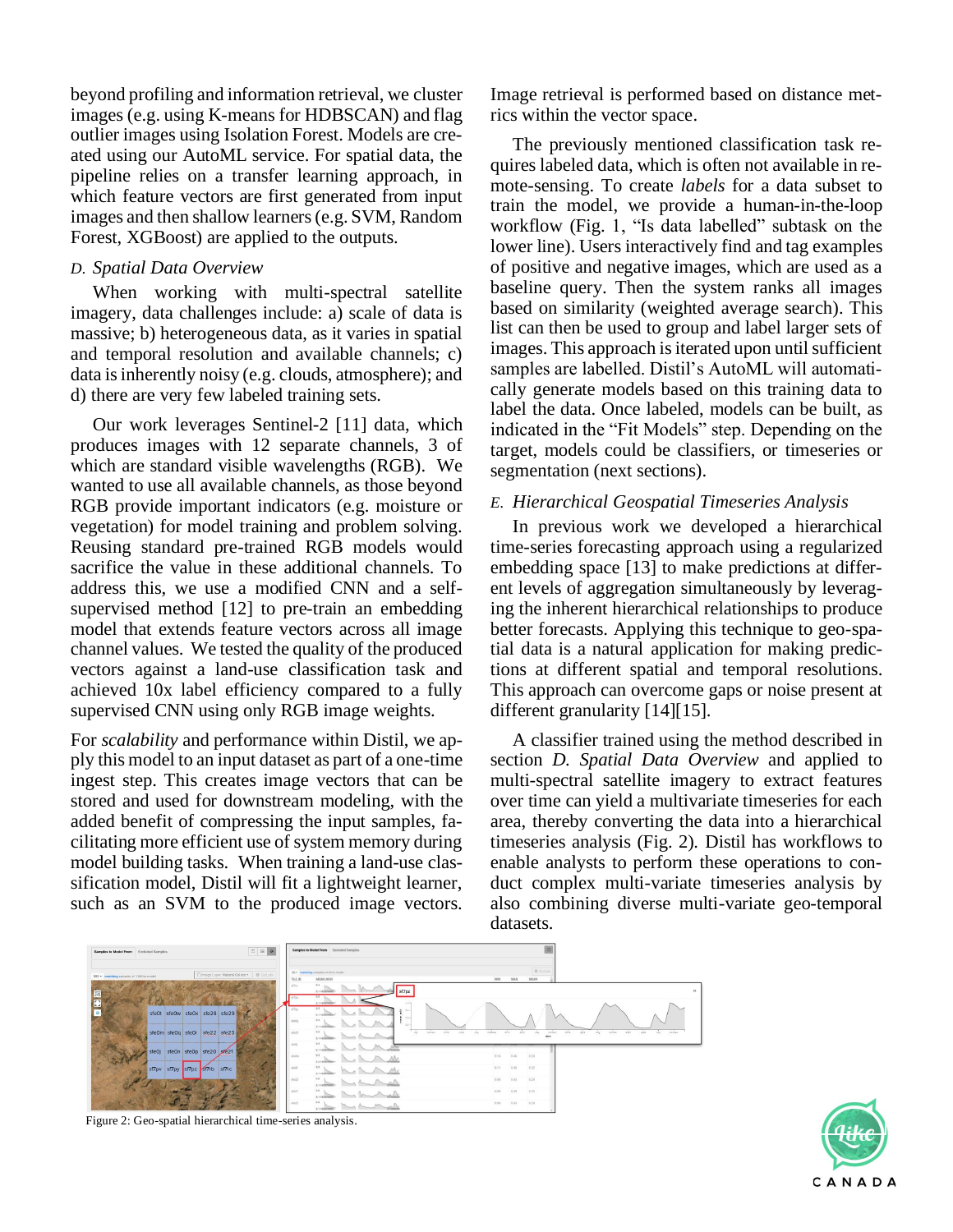

Figure 3: Results of sub-image segmentation using a self-supervised feature extractor for agriculture from 10 provided training examples (every image pixel labeled vs. one label per image)

# *F. Sub-image feature extraction using weaklysupervised segmentation*

Extraction of image-level features such as the presence of farmland can be extended to sub-image features using image segmentation to group pixels in an image for finer grained analysis. Our work on weakly supervised segmentation investigated the performance of segmentation models that had access to a small number of image-level labels rather than each individual pixel as training data. This paradigm aligns with our user-driven labelling approach, as the same process that generates labels for image-level classification can be applied to generating labels for the weakly-supervised segmentation task. We explored a variety of different methods [16][17] to segment images based on pixel-level and image level labels in a weakly-supervised context. We found we could retain the performance of the segmentation model when substituting our self-supervised embedding model for a fully-supervised encoder, eliminating the need for a pre-training model on large amounts of labeled data which fits our geo-spatial modeling needs (Fig. 3).

## IV. EXAMPLE

A pilot with an agency investigated assessing insect infestation of crop land via remote sensing. Using Distil, we can: a) run the pipeline to classify imagery for indicators of insect infestation, using local ground truth reports of infestations to label the initial training data; b) run the pipeline with iterative user labeling and sub-feature extraction to identify important crop land; and then c) run the timeseries model across sequences of output from the prior

models to create timeseries of propensity for potential infestation across a region down to plots of land. These timeseries can then be used to predictively assess fields at risk, e.g., differentiating fields with a high propensity still trending upwards, versus fields with a high propensity but trending downwards.

# V. CONCLUSION

Distil is a work in progress with promising results for domain experts to create timeseries from unlabelled multi-spectral satellite imagery fused with other geospatial datasets. Labelling effort is reduced and output quality is significantly improved over naïve labelling approaches.

#### **REFERENCES**

- [1] Endert, A., Hossain, M.S., Ramakrishnan, N., North, C., Fiaux, P. and Andrews, C., 2014. The human is the loop: new directions for visual analytics. *Journal of intelligent information systems*, *43*(3), pp.411-435.
- [2] Kandel, S., Paepcke, A., Hellerstein, J.M. and Heer, J., 2012. Enterprise data analysis and visualization: An interview study. *IEEE Transactions on Visualization and Computer Graphics*, *18*(12), pp.2917-2926.
- [3] Sumbul, G., Charfuelan, M., Demir, B. and Markl, V., 2019, July. Bigearthnet: A large-scale benchmark archive for remote sensing image understanding. In *IGARSS 2019-2019 IEEE International Geoscience and Remote Sensing Symposium* (pp. 5901-5904). IEEE.
- [4] Deng, J., Dong, W., Socher, R., Li, L., Li, K., and FeiFei, L., 2009 Imagenet: A large-scale hierarchical image database, *IEEE Conference on Computer Vision and Pattern Recognition* (2009).
- [5] Langevin, S., Bethune, C., Horne, P., Kramer, S., Gleason, J., Johnson, B., Barnett, E., Husain, F. and Bradley, A., 2021. Useable machine learning for Sentinel-2 multispectral satellite imagery. In *Image & Signal Processing for Remote Sensing XXVII* (Vol. 11862, pp. 97-114). SPIE.
- [6] Li, X. and Liu, B., 2003, August. Learning to classify texts using positive and unlabeled data. In *IJCAI* (Vol. 3, No. 2003, pp. 587-592).
- [7] Hagerman, C., Brath, R. and Langevin, S., 2019. Visual Analytic System for Subject Matter Expert Document Tagging using Information Retrieval and Semi-Supervised Machine Learning. In *2019 23rd International Conference Information Visualisation (IV)* (pp. 234-240). IEEE.
- [8] Xu, P., Wu, Y., Wei, E., Peng, T.-Q., Liu, S., Zhu, J. J. and Qu, H. 2013. Visual analysis of topic competition on social media. *IEEE Transactions on Visualization and Computer Graphics* (TVCG), 19(12):2012–2021.
- [9] Andrienko, G., Andrienko, N., Bak, P., Kisilevich, S. and Keim, D. 2009. Analysis of community-contributed space- and time-referenced data. In *Proceedings of the IEEE Symposium on Visual Analytics Science and Technology (VAST)*, pp. 213–214.
- [10] Langevin, S., Jonker, D., Bethune, C., Coppersmith, G., Hilland, C., Morgan, J., Azunre, P. and Gawrilow, J., 2018. Distil: A Mixed-Initiative Model Discovery System for Subject Matter Experts. In *International Conference on Machine Learning AutoML Workshop*.
- [11] (ESA) https://sentinel.esa.int/web/sentinel/missions/sentinel-2
- [12] Bachman, P., Hjelm, R. D., & Buchwalter, W. 2019. Learning representations by maximizing mutual information across views. *Advances in neural information processing systems*, *32*.
- [13] Gleason, J. L. "Forecasting Hierarchical Timeseries with a Regularized Embedding Space," 6th KDD Workshop on Mining and Learning from Timeseries, San Diego, 2020.
- [14] Rangapuram, M. W. Seeger, J. Gasthaus, L. Stella, Y. Wang, and T. Januschowski, Deep State Space Models for Timeseries Forecasting, 2018. *NIPS'18: Proceedings of the 32nd International Conference on Neural Information Processing Systems*.